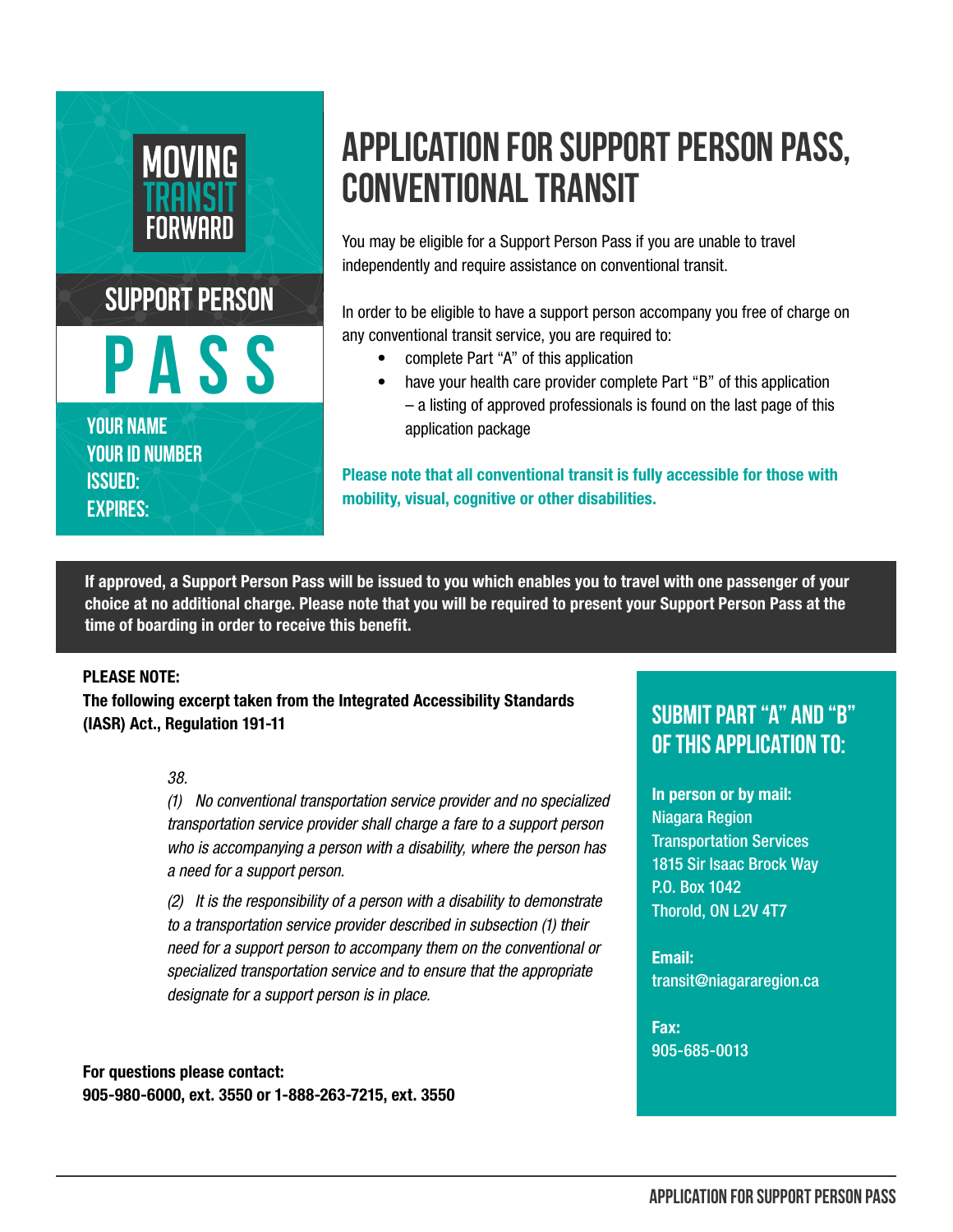### **PART "A" Personal Information | Section 1**

### PERSONAL INFORMATION (Please print)

| Applicant name:                                                                                     |                         |  |  |
|-----------------------------------------------------------------------------------------------------|-------------------------|--|--|
| Date of birth: month / day / year                                                                   |                         |  |  |
| Address: Complete with street number, name, city, postal code and name of residence, if applicable. |                         |  |  |
| Primary phone number:                                                                               | Alternate phone number: |  |  |
| Email address:                                                                                      |                         |  |  |

*I hereby certify to the best of my knowledge that the information given in this application is correct. By signing below, I hereby authorize the Niagara Region or their agents to use this application to determine my eligibility by reviewing the information contained herein. I further authorize the Health Care Professional who signed Part "B" of this application to release any information to the Niagara Region or their agents for purposes of determining eligibility. In addition, I certify that my consent is freely given to the Niagara Region or their agents to share the information contained within this application with other transit service providers for the purpose of providing this service.*

By signing below, I am aware that my continued eligibility may be re-assessed by NIAGARA REGION or their agents.

| Signature of applicant:                                                                                                              | Date: |
|--------------------------------------------------------------------------------------------------------------------------------------|-------|
| Signature of guardian or power of attorney (proof may be required)                                                                   | Date: |
| Name of guardian or power of attorney: (if required, please print)                                                                   |       |
| Address of quardian or power of attorney: Complete with street number, name, city, postal code and name of residence, if applicable. |       |

### **PART "A" Personal Information | Section 2**

How does your disability prevent you from accessing conventional transit services independently, given that all transit vehicles in Niagara have accessibility features such as wheelchair ramps, destination signage, stop announcement systems, and low floor/ kneeling buses?

Please describe the type of assistance your support person will provide during your transit trip:

| <b>OFFICE USE ONLY</b>          |                                     |
|---------------------------------|-------------------------------------|
| Review Date: month / day / year |                                     |
| Approved: Permanent             | Temporary Until: month / day / year |

**APPLICATION FOR SUPPORT PERSON PASS. For more information, call 905-980-6000 or 1-888-263-7215, ext.3550**